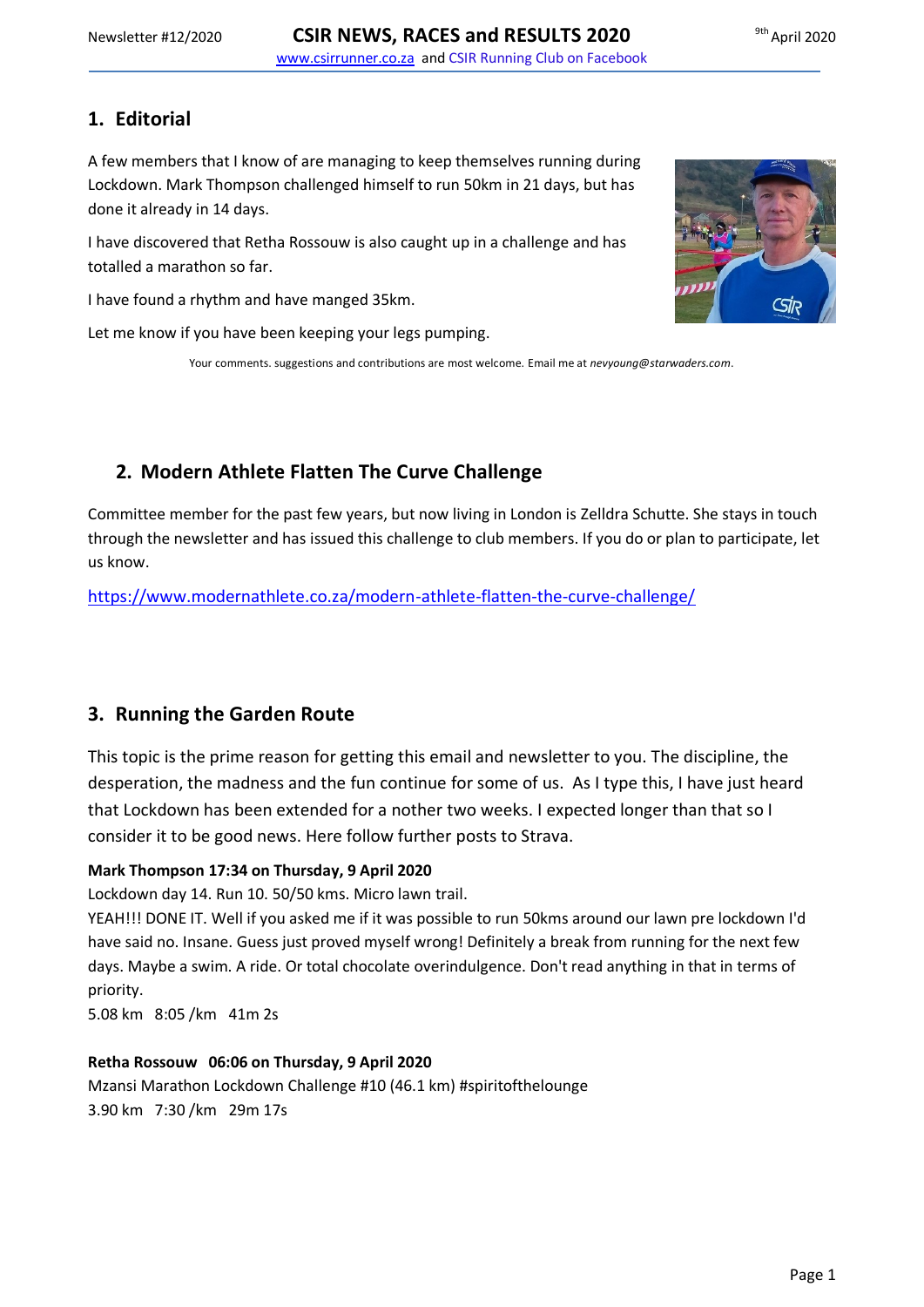# Newsletter #12/2020 **CSIR NEWS, RACES and RESULTS 2020**

www.csirrunner.co.za and CSIR Running Club on Facebook

#### **Neville Young 17:17 on Wednesday, 8 April 2020**

Soniville Lockdown 8km Time Trial - so far 35km Lockdown Total Missed the time trial on Tuesday, so was able to do on Wednesday. Encountered one other doing laps around my block - our paths coincided a few times as I venture to the other side of the tar road and back. Felt a vague sense of participating in a race.

Calculated from the statistics so far that my lap is 149m long. So this 8km comprised 53 laps. I have run 30km on this route (the 1st 5km was going to ruin the lawn) which is 201 laps. Getting to know the local environment extremely well.

8.00 km 7:06 /km 56m 47s

### **Retha Rossouw 06:13 on Wednesday, 8 April 2020**

Mzansi Marathon Lockdown Challenge #8 (38.8km) #spiritofthelounge 6.20 km 7:29 /km 46m 25s

#### **Mark Thompson 18:32 on Wednesday, 8 April 2020**

Lockdown day 13. Run 9. 45/50 km. Micro lawn trail.

Epic "Super Moon" night run. Challenging the norm again... Decided a run by torch bathed in the eerie blue light of a supermoon would add spice to my lockdown life! To quote Mrs Brown. Fekkin' epic failure. Totally cloudy. Of all the days to be cloudy. I ask you.. Anyway I can safely say that rabbits eyes glow orange in torchlight. I know my 'partner-in-pain' Retha was doing the same. Any one else daft enough to run the moon?

5.07 km 8:01 /km 40m 43s

## **Retha Rossouw 18:32 on Wednesday, 8 April 2020**

Mzansi Marathon Lockdown Challenge #9 (42.2km) #spiritofthelounge My first marathon over 9 days! My first ever 42.2 was the Hyper to Hyper in November 1992 (entry fee R20), most enjoyable running-wise the Assegaai in Feb 1998 (03:57:07) R35. The worse ever as we partied way too much was the Elandsvalley in April 1998; I still blame the Mmabatho crowd for getting there after midnight and then we had to go to the pub ... 3.40 km 7:00 /km 23m 51s

### **Mark Thompson 7 April 2020 at 16:40**

Lockdown day 12. Run 8. 40/50km. Micro lawn trail

Marathon and 50km finish line in sight. Really enjoyed run today after really hectic "office" day. Who said working at home was relaxing... Guess I'll have to start thinking of new or extended targets soon.. Itb knee much improved by swim rest day yesterday.

5.11 km 7:44 /km 39m 33s

### **Retha Rossouw 7 April 2020 at 06:13**

Mzansi Marathon Lockdown Challenge #7 (32.6 km) #spiritofthelounge 5.20 km 7:23 /km 38m 25s